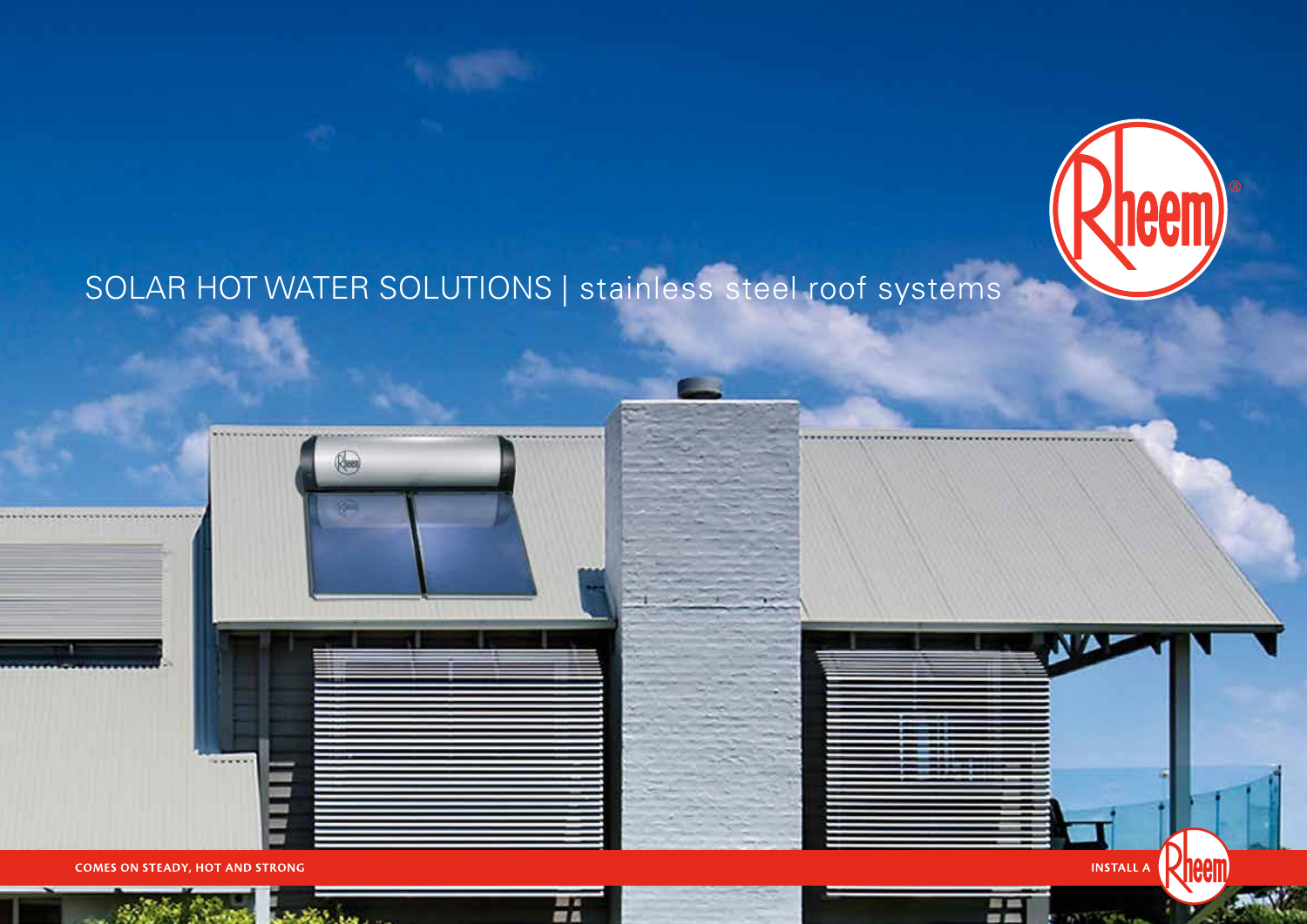#### **RHEEM. SINCE 1937.**

Rheem has been manufacturing in Australia since 1937. Over seventy-five years later, Rheem is a household name and is as much a part of the fabric of Australian life as backyard cricket, the great Aussie barbecue and lamingtons.

Today we are the largest appliance manufacturer in Australia, manufacturing over 70% of all Australian made water heaters.

The nation's - and world's - focus on renewable solutions has also seen Rheem develop its next generation water heaters. We have played a major role in facilitating the transition in Australia to more energy efficient and environmentally friendly water heating solutions.



Australian designed & manufactured



#### **SAVE ON HOT WATER ENERGY USE**

A Rheem stainless steel hot water system is an excellent environmental and financial investment. It can significantly reduce fossil fuel energy use and consequent pollution and greenhouse gas emissions.

Not only are you helping the environment by installing a Rheem stainless steel solar hot water system, you could also enjoy substantial savings on your household hot water energy use of up to 73%. If your home is in the tropics, you could save up to 85% of your hot water energy use\* .



Rheem | The Stainless Steel Hot Water Specialists.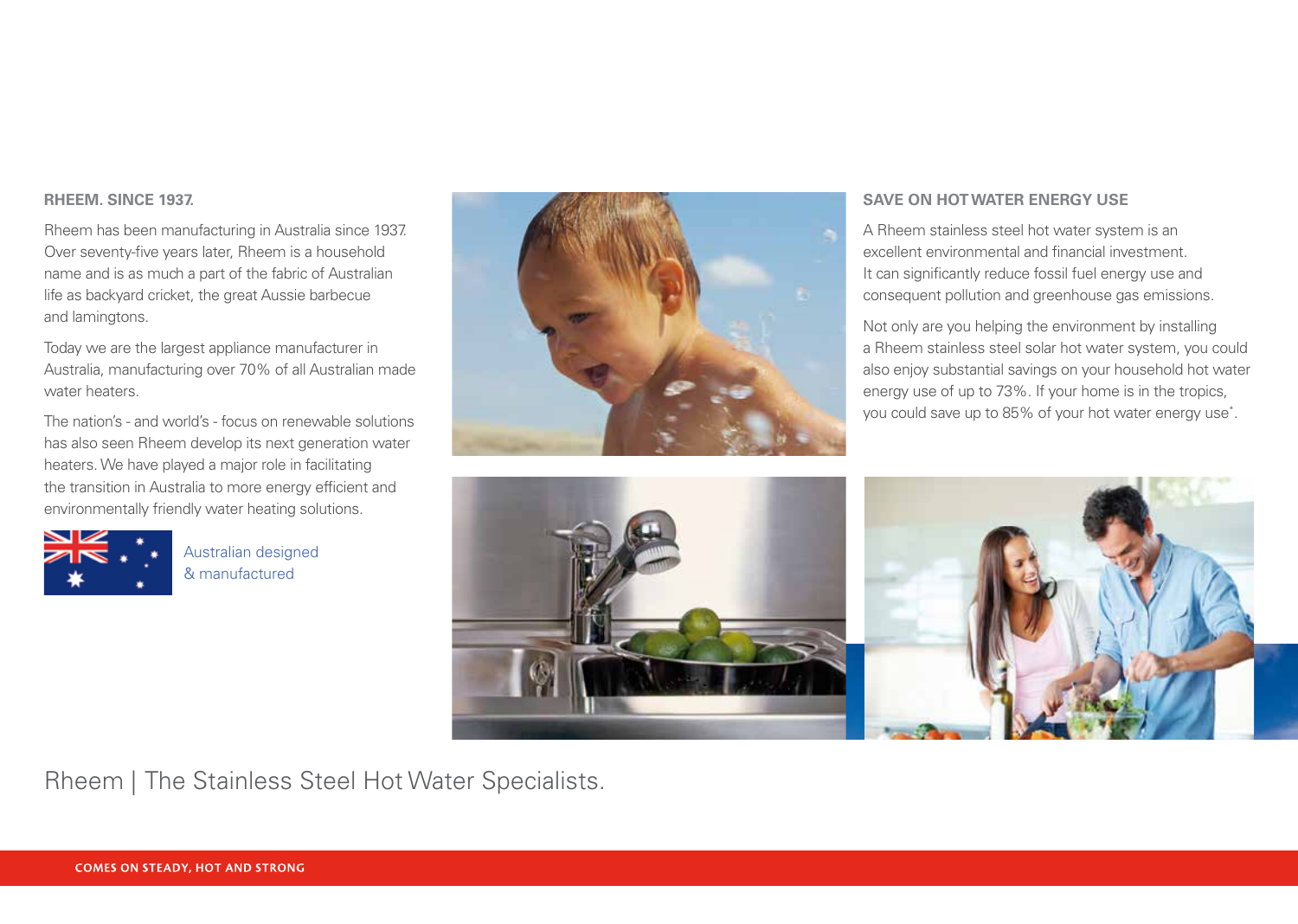#### **SAVE MORE WITH GOVERNMENT INCENTIVES**

The Federal Government has a small scale Renewable Energy scheme whereby eligible solar water heaters are entitled to a number of Small Scale Technology Certificates (STCs).

These incentives can reduce your initial investment making a Rheem hot water system not only a good choice for the environment but also for your pocket.

Ask your local Rheem Solar Specialist how much you will save.



Rheem offers you interest free options so you can enjoy all the benefits of owning a Rheem solar water heater TODAY whilst paying for your system over time – INTEREST FREE.

Ask your local Rheem Solar Specialist for more information.





\* Energy and greenhouse gas emissions reduction of up to 73% based on Australian Government Approved TRNSYS simulation modelling and apply when replacing an electric water heater in Zone 3. Energy savings of up to 85% based on Zone 1 modelling. Any financial savings will vary depending on type of Rheem Solar system installed, orientation and inclination of the solar collectors, type of water heater being replaced, hot water consumption and fuel tariff. Maximum financial savings off your hot water bill are achievable when replacing an electric water heater on continuous tariff.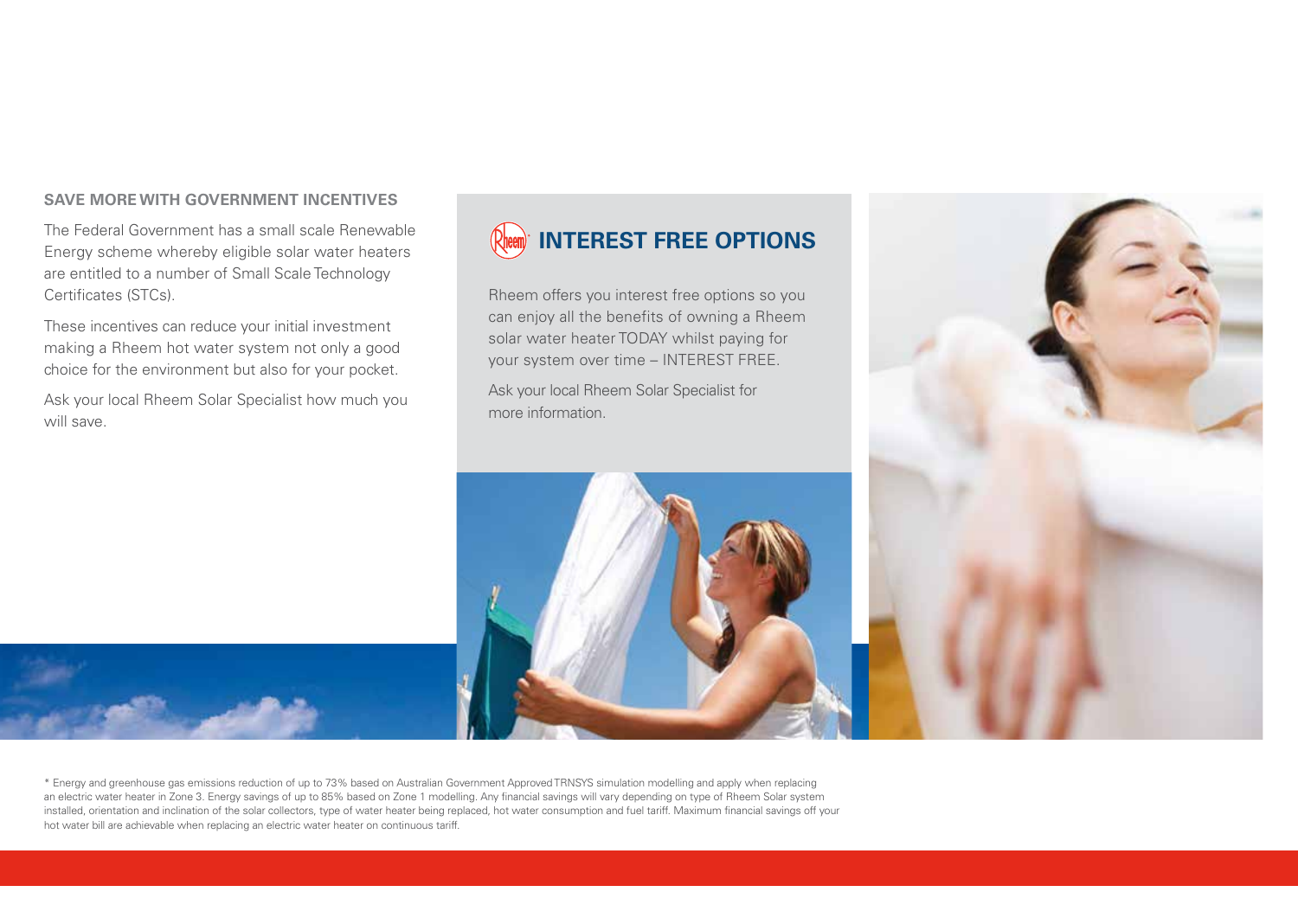

### **THE RHEEM STAINLESS STEEL ADVANTAGE**







SILVER GREY GREY NIGHT SKY®N NIGHT SKY®N SILVER GREY®NIGHT SKY®NIGHT SKY®NIGHT SKY®NIGHT SKY®NIGHT SKY®NIGHT SKY®





The storage cylinders for all Rheem roof-mounted hot water systems are made of quality stainless steel which acts as a natural barrier to corrosion. Most conventional water heaters are made of steel which requires a sacrificial anode for protection whereas the anti-corrosive properties of stainless steel mean that an anode is not necessary – therefore they require less maintenance.

Stainless steel is prominent in most kitchens for its purity, aesthetics, ease of maintenance and corrosion resistance. It is reassuring to know that inside every Rheem roof-mounted storage cylinder your hot water is kept in a hygienic environment ready for your family's everyday hot water needs.

## **FOUR CONTEMPORARY COLORBOND® STEEL COLOURS**

The outer casing of every Rheem storage tank is constructed from weatherproof COLORBOND® steel. Rheem offer a choice of four contemporary COLORBOND® steel colours with their modern design roof mounted range.



Stunning colour on the outside | Superior Stainless Steel on the inside. Colours shown may vary slightly from actual COLORBOND® steel colour.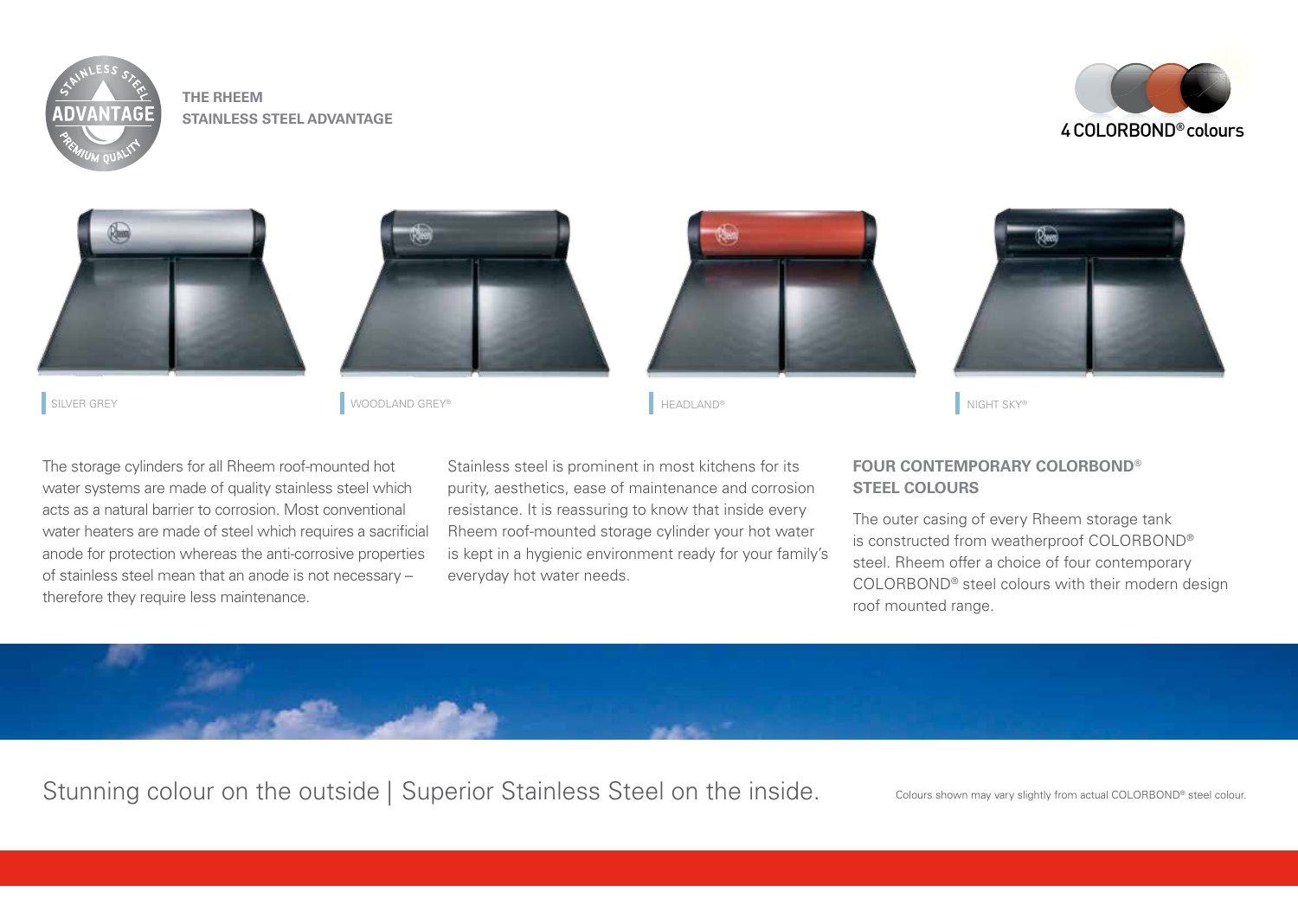#### **RHEEM 7 AND 10 YEARS WARRANTY.1**

Our roof-mounted storage systems come with either a 7 or 10 year cylinder and collector warranty depending on the model you choose. As further support Rheem has in place easily accessed service providers. These experienced technical personnel are authorised to provide you with whatever service your Rheem hot water system may require.

Just one call to 1300 339 273 is all it takes.

#### **52L SERIES – THE NON FROST SYSTEM**

If your home is in a temperate or tropical location, which is not subject to frost and you have good quality drinking water, then the Rheem 52L Series system is ideal. This system operates on the natural thermosiphon principle, i.e. when water is heated it rises. The 52L Series system directly heats the water as it passes through the collectors and then automatically circulates it back into the storage tank. This process continues whilst the sun is shining, giving you and your family ample hot water.

#### **52H SERIES – THE FROST PROTECTED SYSTEM**

Designed for areas which experience frost or snow. It uses the highly efficient heat transferring properties of a special anti-freeze fluid to transfer the absorbed energy to heat the water indirectly.

With an 'indirect system' water does not pass through the collector panels, instead the anti-freeze mixture is circulated from the collectors through a stainless steel heat exchanger, transferring the heat into the water.

The benefit of this 'indirect' heat exchange process is that the system can be used confidently in frost areas, without risking damage to the system; it offers protection against damage in freezing conditions.

**INSTALL A** 

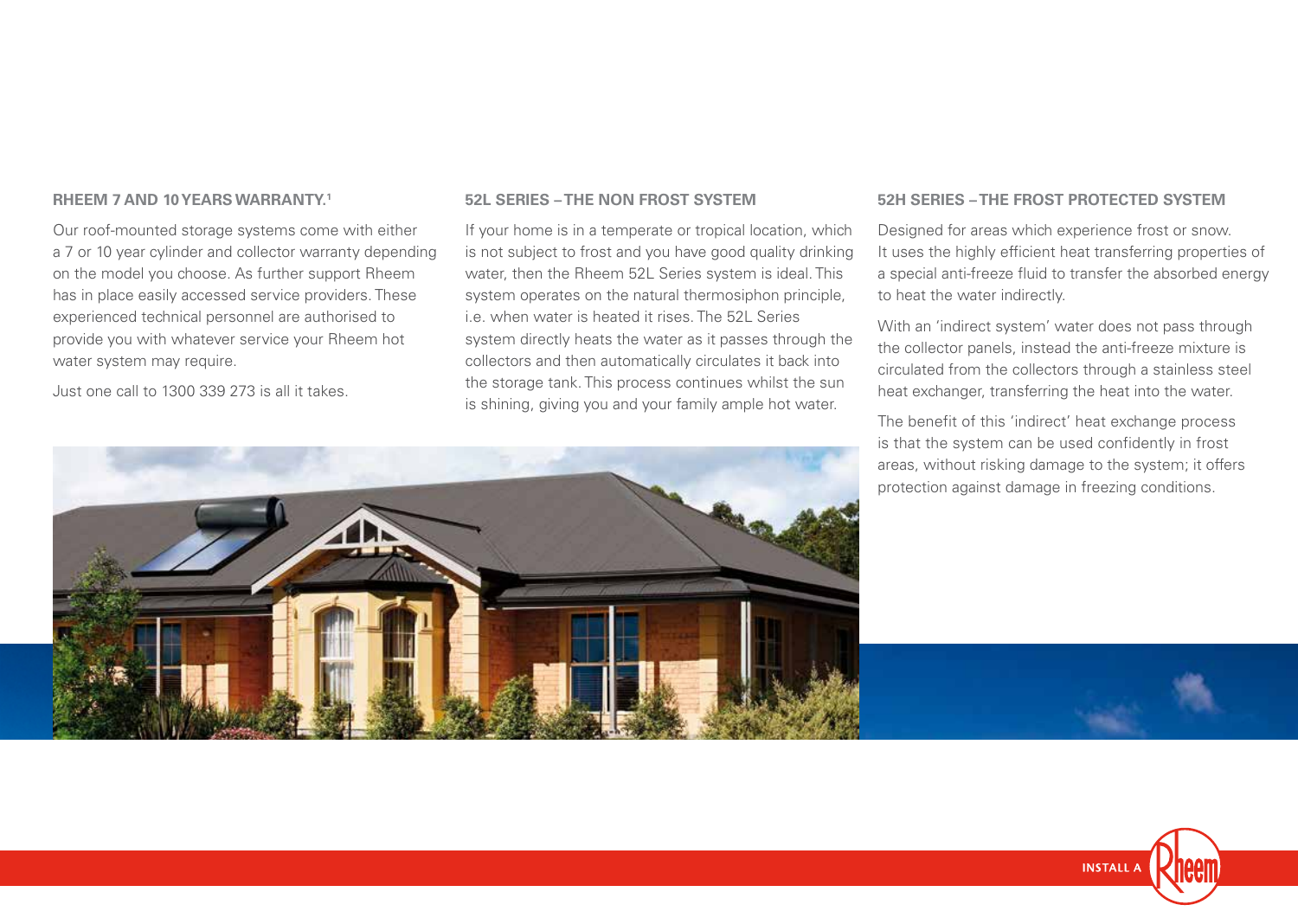#### **NPT200 COLLECTOR**

The NPT200 Series is our largest selling collector. Designed to supply you and your family abundant hot water, the NPT200 collector is solidly constructed from high grade copper and aluminium, and is housed in a durable ZINCALUME® steel tray.

#### **TITAN® – THE ULTIMATE COLLECTOR**

The Titan Series collector is designed especially for high performance. Rheem has taken advantage of the latest advances in heat-transfer technology to build superior solar collectors to gather as much of the sun's energy as required. The Titan Series collector uses an advanced titanium coated copper solar absorber plate combining first grade copper with titanium, to show superior qualities in solar performance when compared with other solar collectors available.

#### **WHICH SYSTEM SUITS YOU**

Which system you choose will depend on where in Australia you live, which way your home faces and even the pitch of your roof. So it's important to talk to your local Rheem Solar Specialist about the Rheem hot water system which is ideal for you.

There will be days during the year when your solar system doesn't receive sufficient energy from the sun to provide all the hot water you need.

**Frost Areas** | Water Quality | Warranty<sup>1</sup> | Solar Contribution Area **Low Medium** High **Series**  NPT200 | Not Suitable | Potable | 7 years | Not Suitable | ✓ | ✓ Aust 10 Not Suitable Potable 10 years Not Suitable √ √ Titan | Not Suitable | Potable | 10 years | ✓ | ✓ | ♦ **52H Series Systems** NPT200 **√** Potable 7 years Not Suitable **✓** ✓ Aust 10  $\checkmark$  Potable 10 years Not Suitable  $\checkmark$  √ Titan │ ✔ │ Potable │ 10 years │ ✔ │ ✔ │ ◆

♦ May not be suitable for all applications. Please consult your Rheem dealer for more details.

Rheem gives you the option to have either an in tank electric element booster or a gas in-line continuous flow boosting unit. The choice is yours; ask your local Rheem Solar Specialist which option would be best suited to you.

**LATEST SOLAR COLLECTOR TECHNOLOGY**

for superior performance and quality



## Rheem | Solar Excellence.

**COMES ON STEADY, HOT AND STRONG**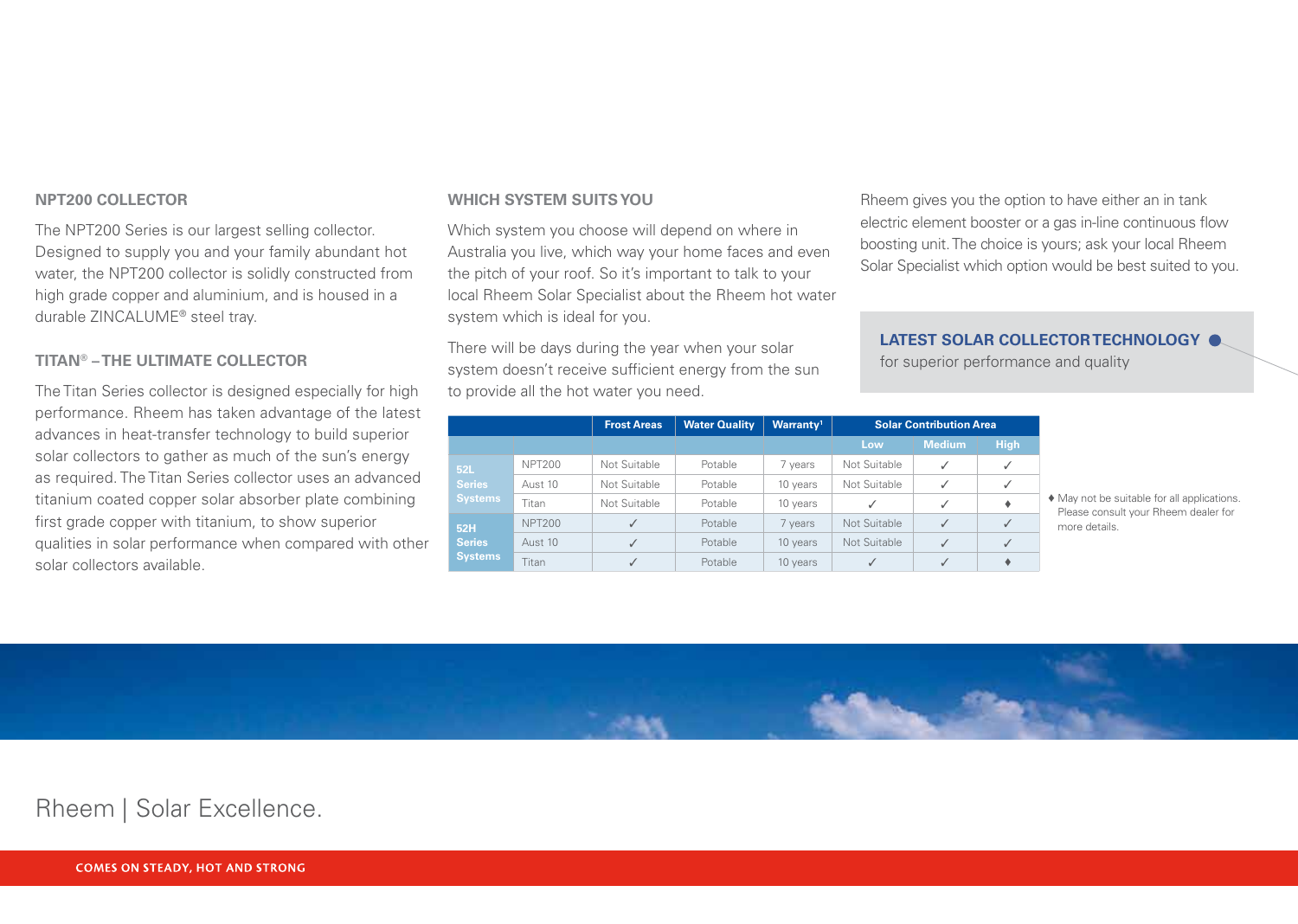

**RANGE OF STORAGE CYLINDER**  colours and sizes to suit your home

|                               | <b>Units</b> | 52L180      | 52L300         | 52H180      | 52H300         |
|-------------------------------|--------------|-------------|----------------|-------------|----------------|
| <b>STORAGE CYLINDER</b>       |              |             |                |             |                |
| Capacity                      | litres       | 180         | 305            | 177         | 294            |
| <b>Outside Dimensions</b>     | mm           | 571 x 1215  | 571 x 1905     | 571 x 1215  | 571 x 1905     |
| Weight $-$ Full <sup>2</sup>  | kg           | 228         | 377            | 230         | 373            |
| Weight - Empty                | kg           | 48          | 72             | 53          | 79             |
| Max Inlet Pressure            | kPa          | 550         | 550            | 550         | 550            |
| Insulation - Thickness        | mm           | 47          | 47             | 47          | 47             |
| <b>TOTAL SYSTEM</b>           |              |             |                |             |                |
| Dimensions - Area on roof     | mm           | 2562 x 1615 | 2562 x 2494    | 2562 x 1615 | 2562 x 2494    |
| No. of Collectors (Typical)   |              |             | $\overline{2}$ |             | $\overline{2}$ |
| Weight $-$ Full <sup>2</sup>  | kg           | 267         | 454            | 277         | 455            |
| Weight $-$ Empty <sup>2</sup> | kg           | 85          | 145            | 98          | 157            |
|                               |              |             |                |             |                |

| <b>Titan Series Collector</b> |                          |                |      |  |
|-------------------------------|--------------------------|----------------|------|--|
| Aperture (heating) area       |                          | m <sup>2</sup> | 1.86 |  |
| Dimensions                    | length                   | mm             | 1941 |  |
|                               | width                    | mm             | 1027 |  |
|                               | height                   | mm             | 84   |  |
| Capacity                      |                          | litres         | 1.5  |  |
| Weight                        | empty                    | ka             | 34   |  |
|                               | full                     | ka             | 35.5 |  |
| Working pressure              | kPa<br>1400              |                |      |  |
| Absorber surface              | Blue sputtered selective |                |      |  |
| Absorber material             | Copper                   |                |      |  |
| Riser material                | Copper Tube              |                |      |  |
| Number of risers              |                          | 7              |      |  |

| <b>Warranty Duration<sup>1</sup></b> | <b>Cylinder</b> | <b>Collector</b> | <b>Spare Parts</b> | Labour  |
|--------------------------------------|-----------------|------------------|--------------------|---------|
| 52L/52H NPT200 Series                | vears           | vears            | 3 years            | vear    |
| 52L/52H Aust 10 Series               | 10 years        | 10 years         | 5 years            | 5 years |
| 52L/52H Titan Series                 | 10 years        | 10 years         | 5 years            | 5 years |

| NPT20007 Collector      |                             |        |      |
|-------------------------|-----------------------------|--------|------|
| Aperture (heating) area | m <sup>2</sup>              | 1.86   |      |
| Dimensions              | length                      | mm     | 1941 |
|                         | width                       | mm     | 1027 |
|                         | height                      | mm     | 84   |
| Capacity                |                             | litres | 1.5  |
| Weight                  | empty                       | ka     | 34   |
|                         | full                        | kg     | 35.5 |
| Working pressure        | kPa<br>1400                 |        |      |
| Absorber surface        | Black polyester powder coat |        |      |
| Absorber material       | Aluminium                   |        |      |
| Riser material          | Copper Tube                 |        |      |
| Number of risers        | 7                           |        |      |

# **Visit www.rheem.com.au or phone 1300 765 277 to find your nearest Rheem Solar Specialist.**

|                | Working pressure  | 1400<br>kPa                 |
|----------------|-------------------|-----------------------------|
|                | Absorber surface  | Black polyester powder coat |
| <b>COLLEGE</b> | Absorber material | Aluminium                   |
|                | Riser material    | Copper Tube                 |
|                | Number of risers  |                             |

1 For full details refer to the Rheem Warranty Guidelines in the Owner's Manual or at www.rheem.com.au/warranty 2 Total system weight calculated using Australis Collectors